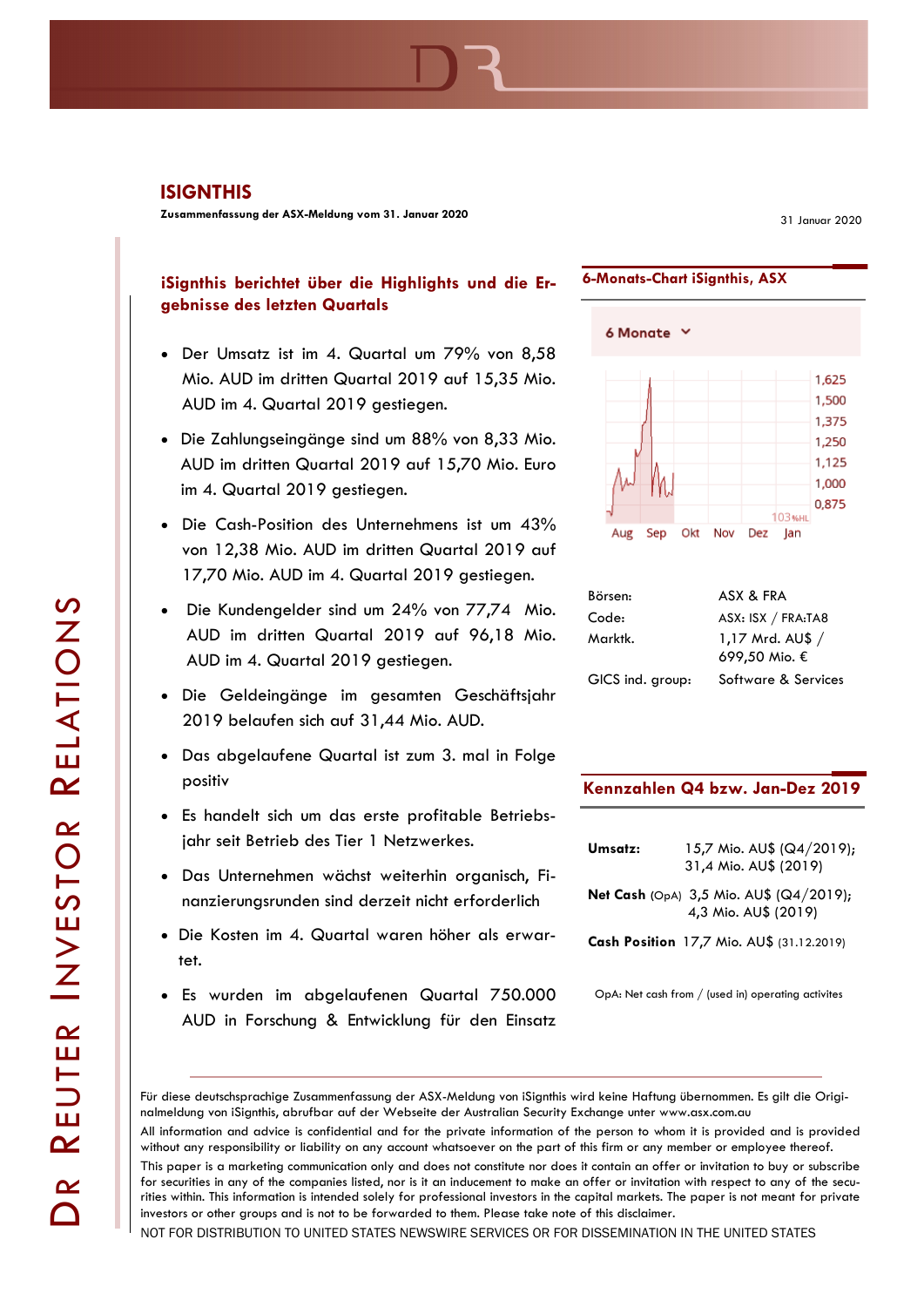

**D R R E U T E R I N V E S T O R R E L A T I O N S** S P E Z I A LIST IN INVESTOR RELATIONS WORK ON THE EUROPEAN CAPITAL MARKETS FRIEDRICH EVERT ANLAGE 35-37<br>TOWER 185 60327 FRANKFURT<br>Dr. Eva Reuter, Tel. +49 251 7 32 862<br>E.REUTER@DR-REUTER.EU

neuer Produkte investiert.

SNAPSHOT

• Die Handelsstreitigkeiten mit der ASX Ltd haben das Wachstum verlangsamt und das EBIT beeinflusst.

## Aus dem Quartalsbericht

- Der operative Cash Flow aus dem abgelaufenen Quartal beläuft sich auf 3,5 Mio. AUD. Innerhalb der letzten 12 Monate belief sich der operative Cash Flow auf 4,3 Mio. AUD.
- Die Zahlungsabflüsse aus Investitionen belaufen sich auf -655.000 AUD. Innerhalb der letzten 12 Monate beliefen sich die Zahlungseingänge aus Investitionen auf 691.000 AUD.
- Die Zahlungseingänge aus Finanzgeschäften belaufen sich auf 2,4 Mio. AUD. Innerhalb der letzten 12 Monate beliefen sich die Zahlungseingänge aus Finanzgeschäften auf 5,6 Mio. AUD.
- Die Barmittelbestände zum 31. Dezember 2019 belaufen sich auf 17,7 Mio. AUD.

Zum vollständigen Quartalsbericht von iSighthis geht es [hier.](https://www.asx.com.au/asxpdf/20200131/pdf/44dpq29bxtrsd0.pdf)